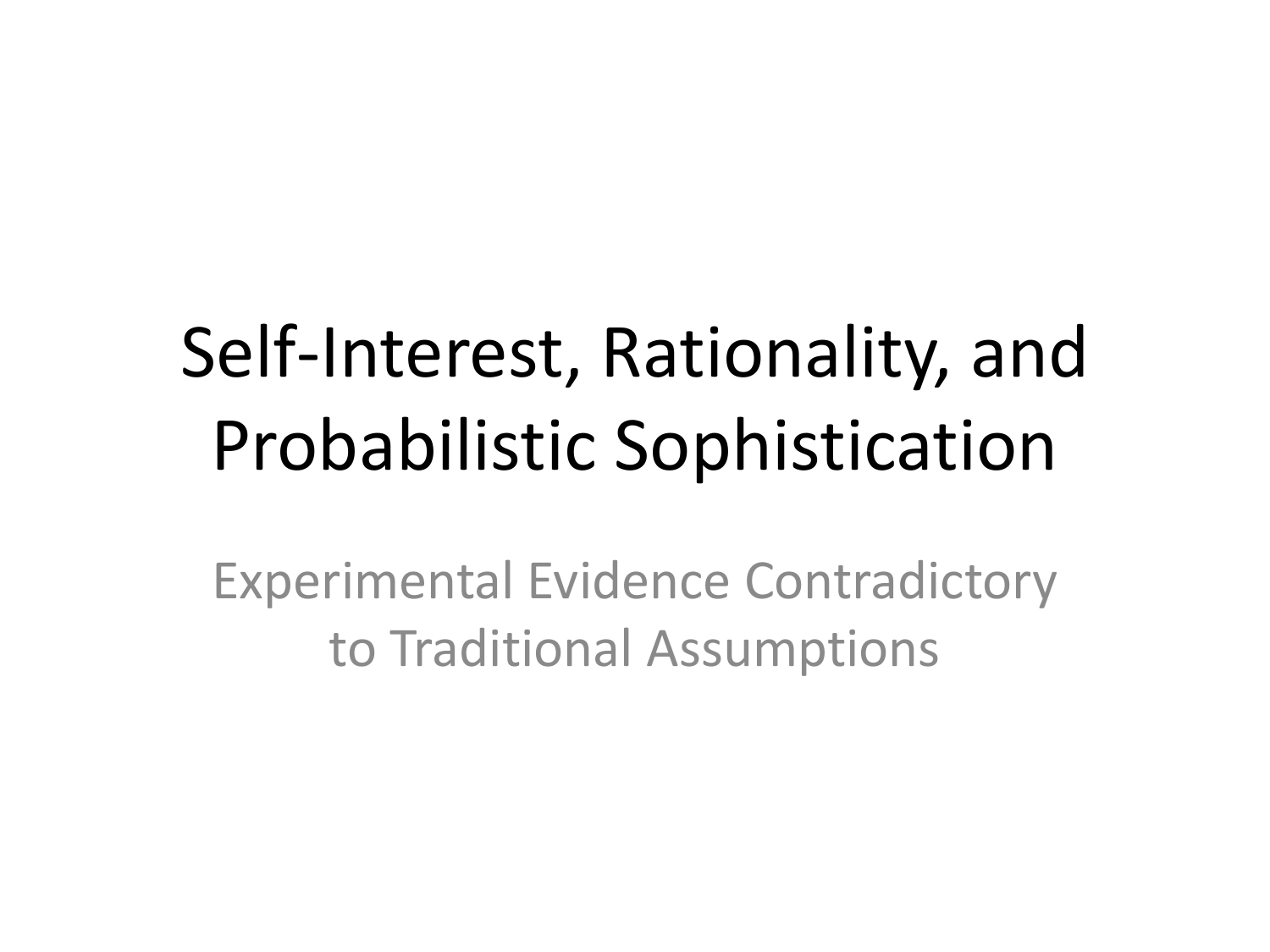## What is Self Interest?

#### • **Preferences** and **Utility**

- Smith 1776, Wealth of Nations
	- "It is not from the benevolence of the butcher, the brewer, or the baker that we expect our dinner, but from their regard to their own interest"
- Smith 1759, Theory of Moral Sentiments
	- "How selfish soever man may be supposed, there are evidently some principles in his nature, which interest him in the fortune of others, and render their happiness necessary to him, though he derives nothing from it, except the pleasure of seeing it."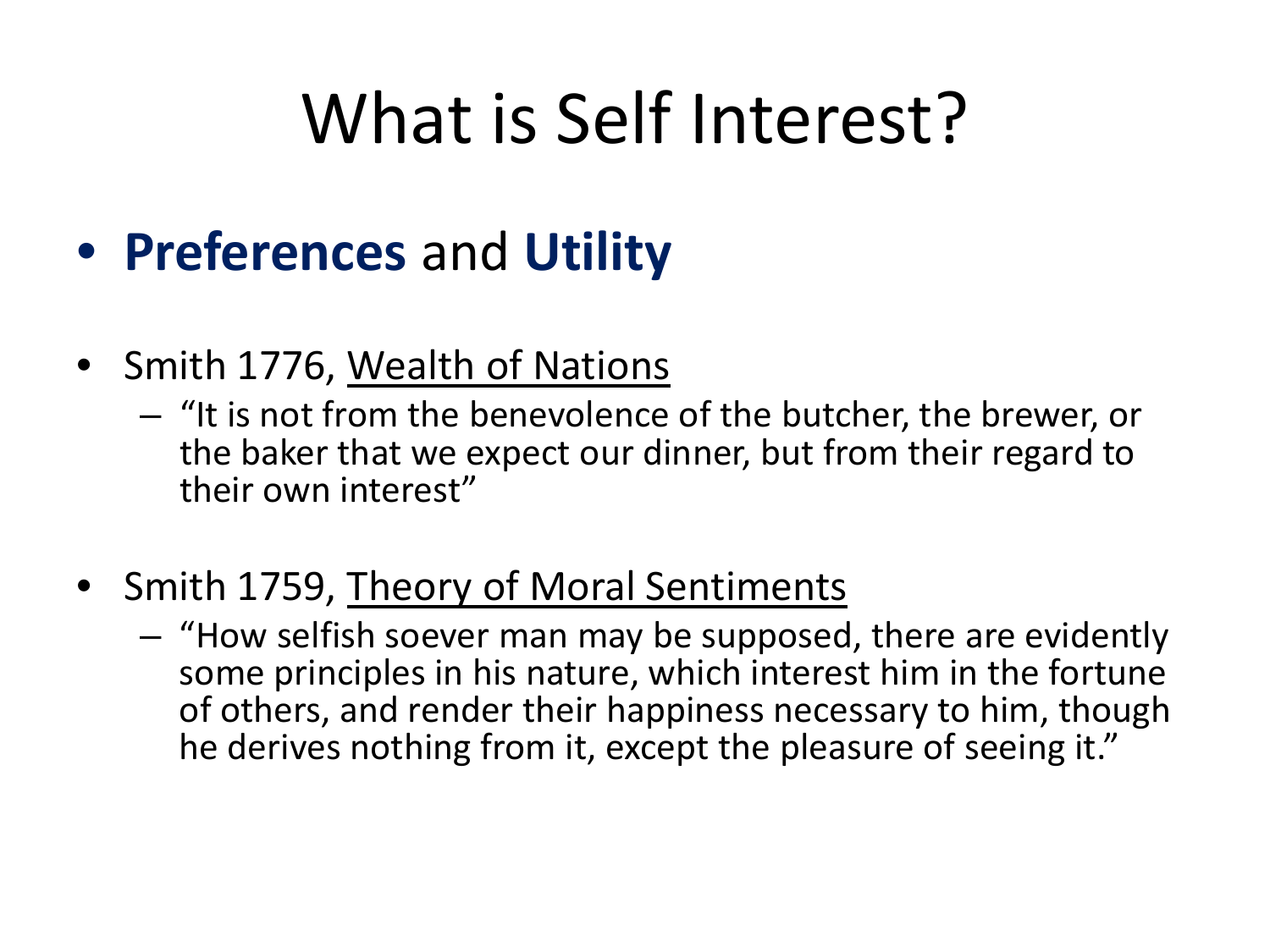### *Narrow* Self-Interest

- *Homo Economicus (ECONO MAN)*
	- An individual who does not care per se for the outcomes and behaviors of other individuals
- Individuals solely care about the *outcome* of an economic interaction and not about the *process* through which this outcome is attained.
- Individuals solely care about what they personally gain and lose through an interaction and not what others gain or lose (or the others' intentions)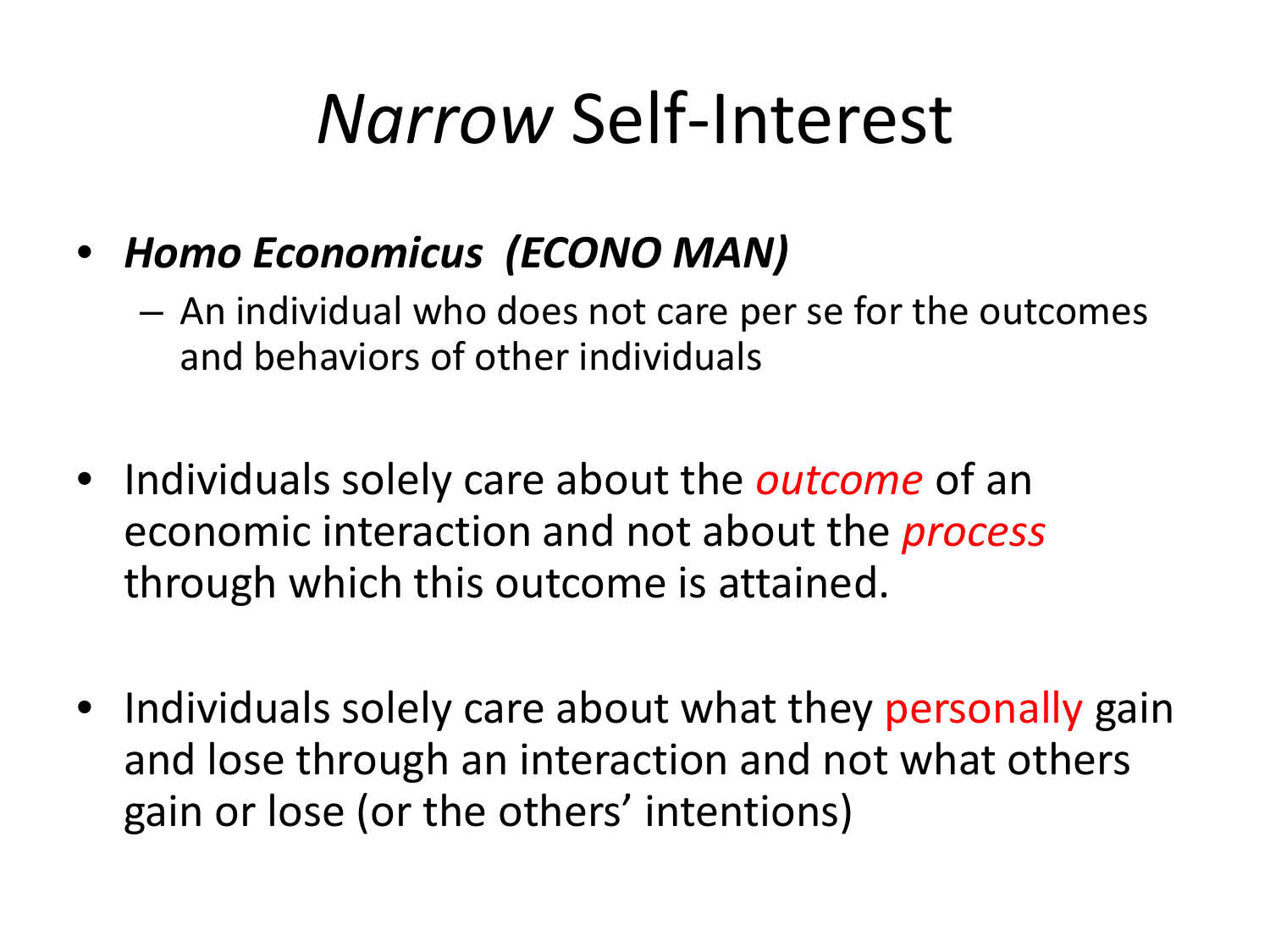# What is Rationality? (Classical)

• Individuals take actions which maximize their (expected) utility perfectly using all available information available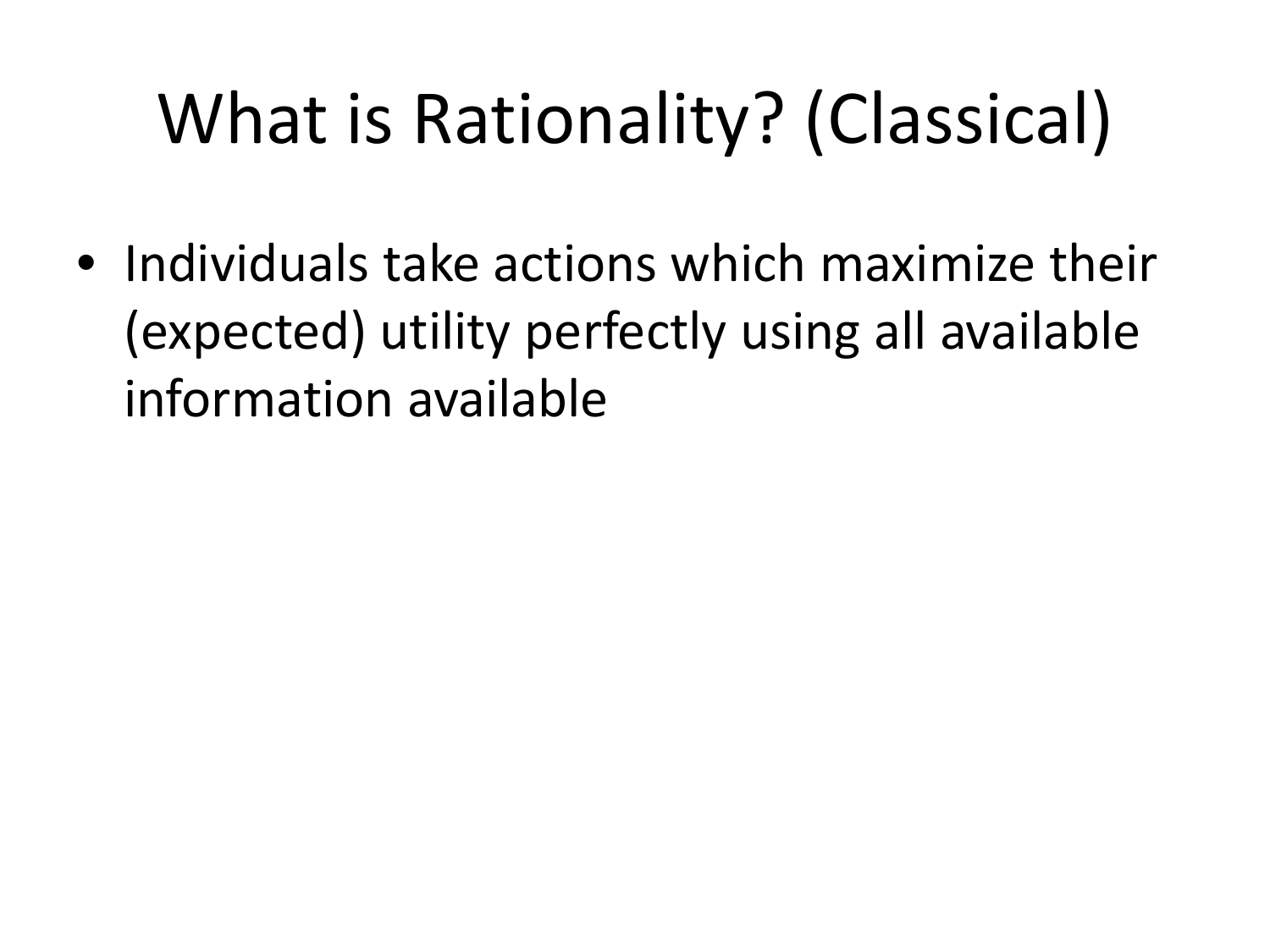# What is Rationality (Modern)

#### Camerer:

- First, individuals form, on average, correct beliefs about events in their environment and about other people's behavior
- Second, given their beliefs, individuals choose those actions that maximize their utility.

#### • Binmore:

– A rational decision is one that assesses the implications of alternative choices as accurately as possible given the evidence available and the cost of obtaining new evidence, and choose a course of action that is best fit to achieve the decision-maker's goals."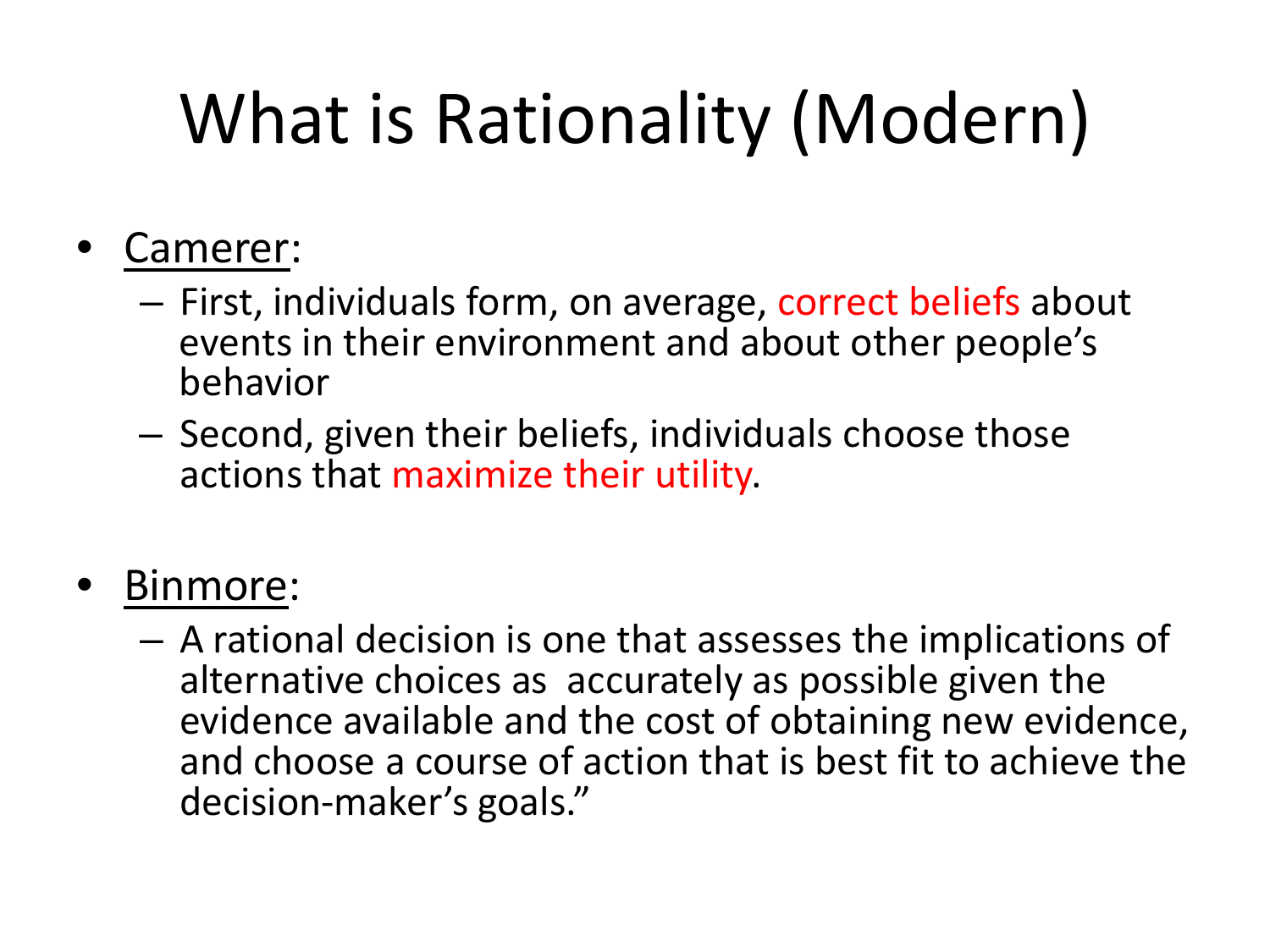## What is an Experiment?

- Economic experiments
	- are motivated by (and designed to) answer economic questions
	- test economic theories
	- gather insight into economic decisions
- Economic experiments usually attempt to control
	- the choice sets (**what decision makers can do**)
	- the information conditions (**what decision makers know**)
	- the monetary incentive structure (**how decisions translate into outcomes, i.e. \$\$\$**)
- Upon arrival subjects are given instructions detailing these features.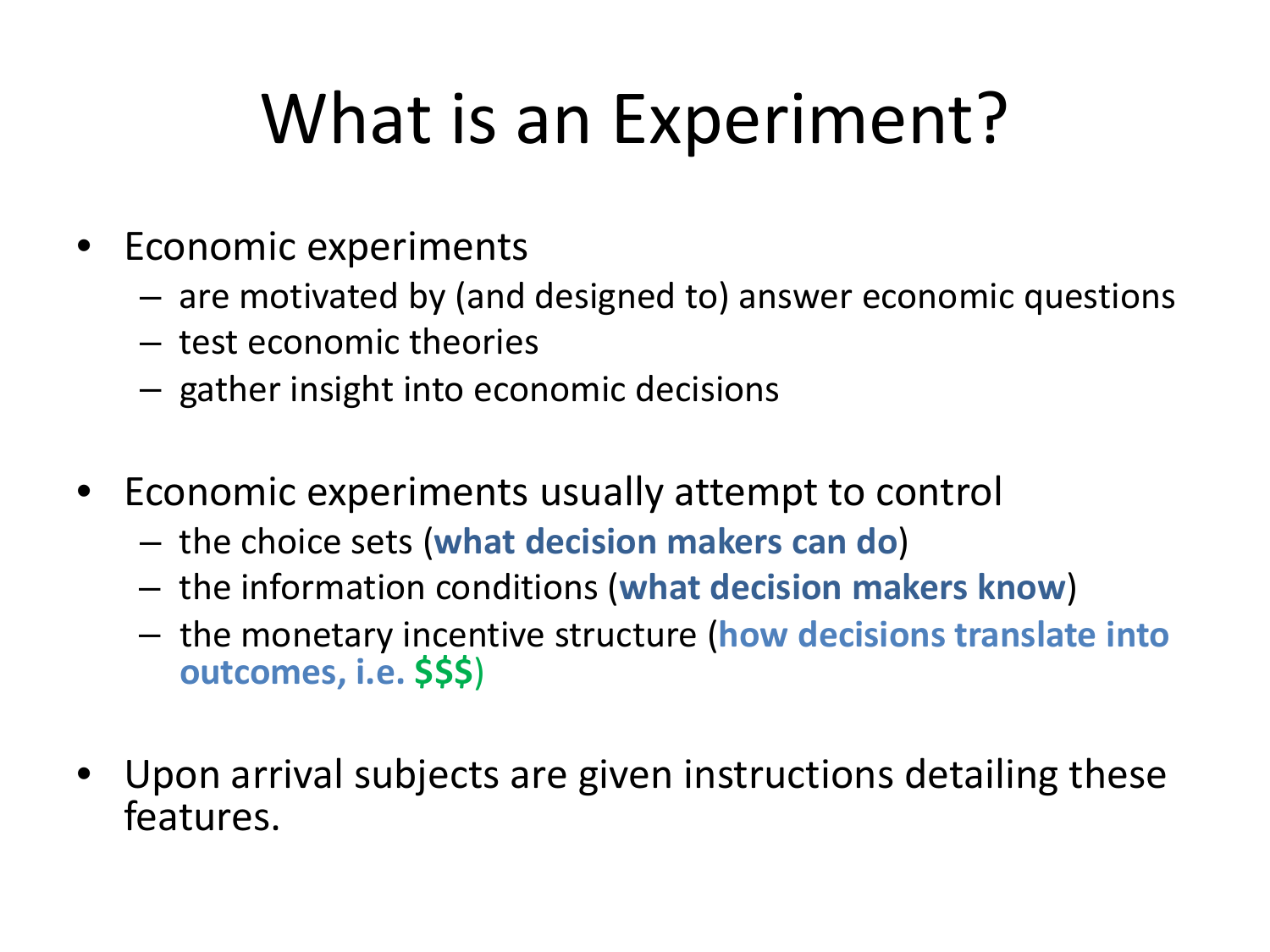### Examples

- Beauty Queen Contest
- Ultimatum Game
- Dictator Game
- Public Goods Game (Prisoner's Dilemma)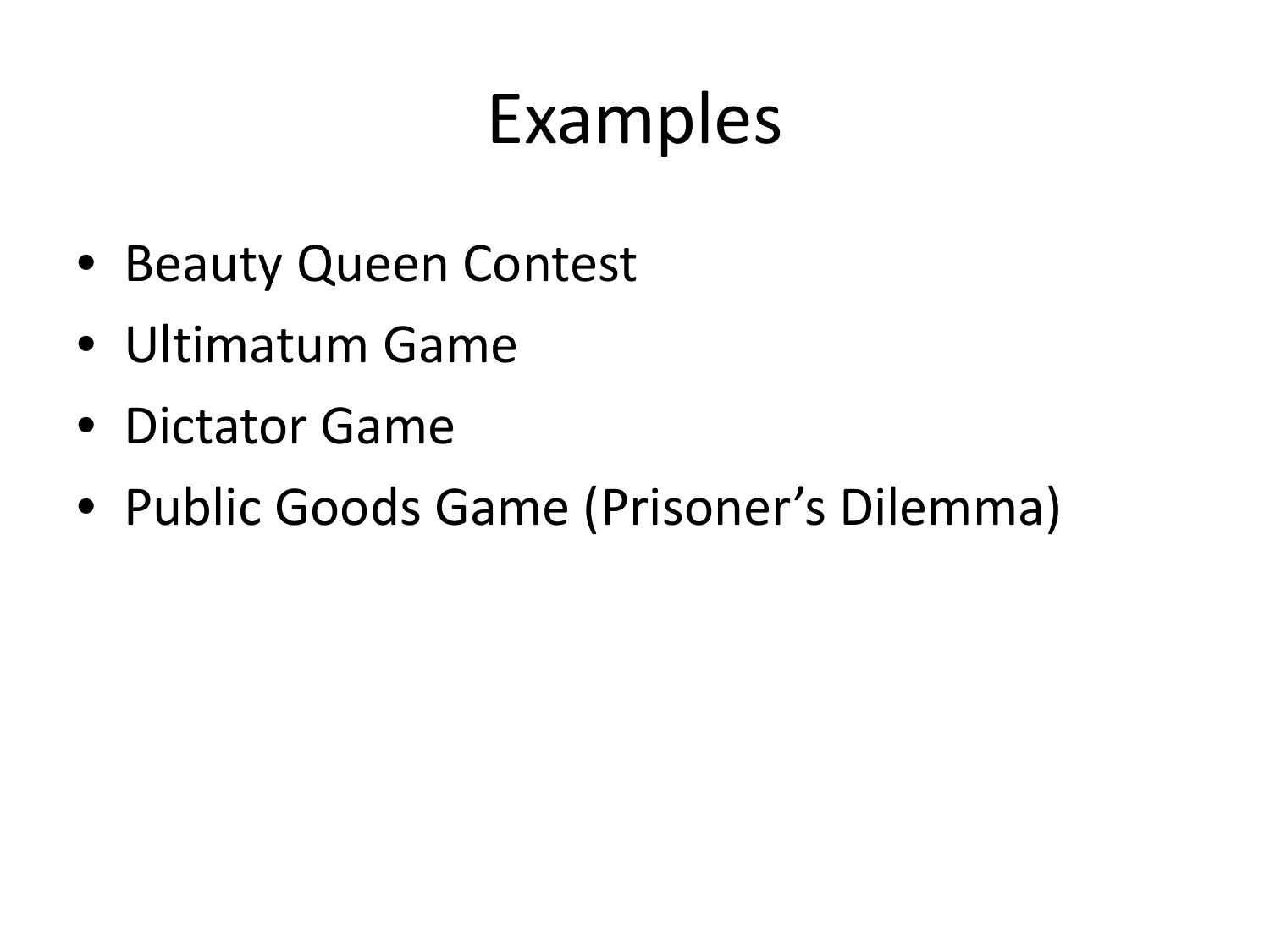#### Beauty Queen Contest

• Everyone choose a number between **0 to 100**

• Whoever's guess is closest to **2/3** of the average of the numbers wins **\$\$\$**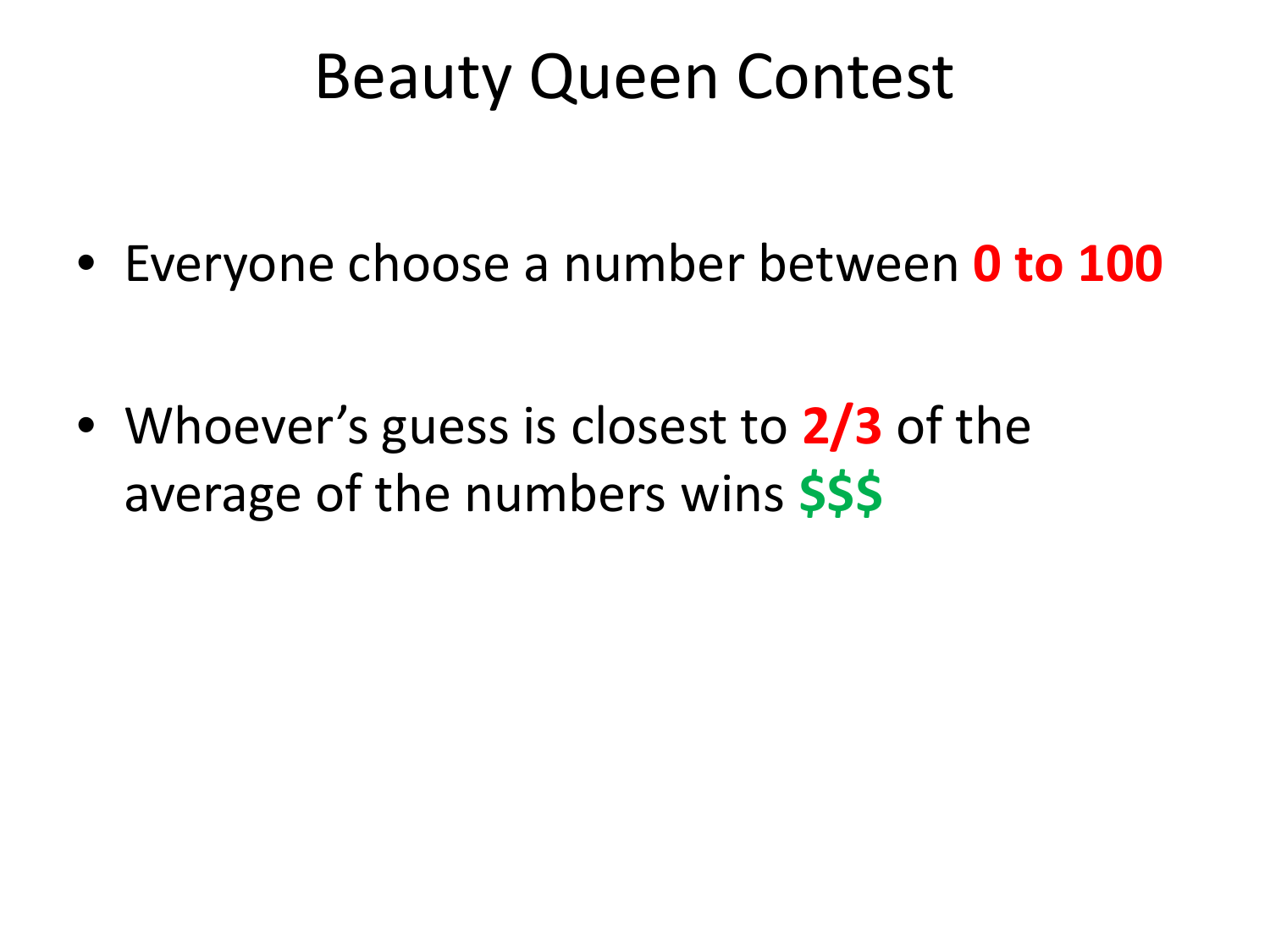#### **At the height of its popularity, between 15 and 20 million votes were cast per year—a turnout second only to the Presidential elections.**



Tami Corner

Meet the six loyely candidates for Miss Rheingold 1957, electro by a patel of famous Judges that inchided Bab Committee, Irene Barne, Joan Fostains, Ida Lopins, Ed Sollivan and William Porflees and George Seriou.

Now you became the final judge Your robe-and the votes of your friends-will help deet Miss Riscinandel 1857.

Food and farture for the winner. The girl who what the title what acontract worth S20,000, represepaid trips to Hollywood and Eurease, play all the few and fares of started in part year's Blaing 41 advertising.

Time to fill them hadn't bears. boo can help your houseits candidata. Just look for the Miss Illain. gaile Election Ballot Box at any Electropold steen on taxers. And cast year vote-today at any day. through September 46.

Statilian Wallace





Bevols Christmeer

Which will You elect Miss Rheingold 1957?

> Pick the girl who'll win a contract weeth \$50,000! Victo at any Rheingald store or tevern!

> > Maga McNeely

Shoy Filed **Every yote severe** All ballets are checked and tabalated by an independent research organization that cortifies the secanner of the final tally.

So join in Me Fox of character a new Miss Bleingsld-cast your ballet slong with the millions of prople who've made this the secondlargest election in America.

And join those sanse millions in enjecting the beer Mint Elbewordd represents. It's always beer as beer. about taste. And your approval of Hisringshil Extra Dry has made it. the Largest sailing here in the Right



Master Brenners Ave searchban 116 seems





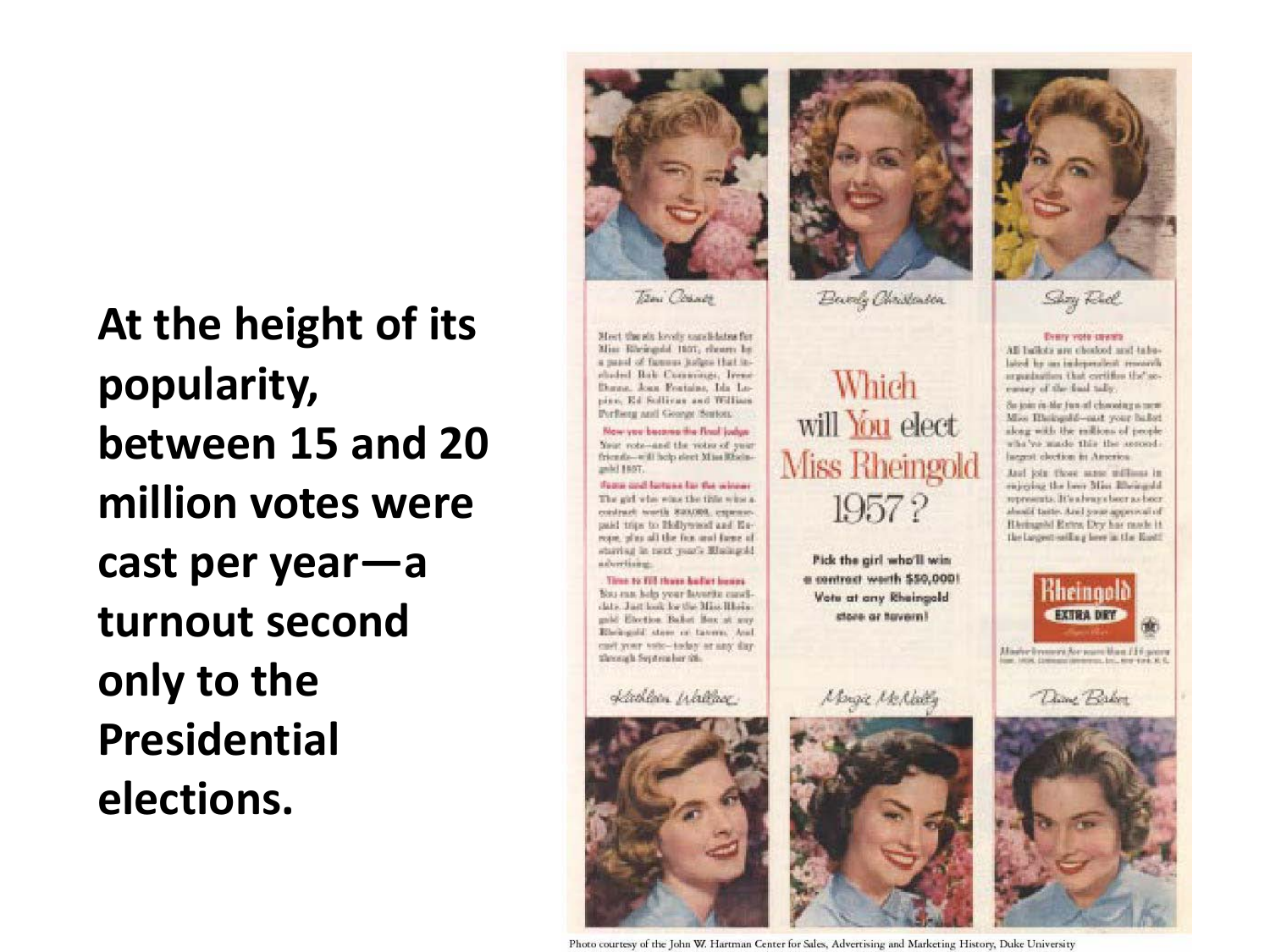## Ultimatum Game

- The "**proposer**" in this game is provisionally assigned an amount and asked to propose an offer to a second person, the "**respondent**."
- The respondent may then either **accept** the offer, in which case the two players receive the proposed amounts, or **reject** it, in which case the two receive nothing.
- Implemented in over a hundred studies in two dozen countries with strikingly uniform results.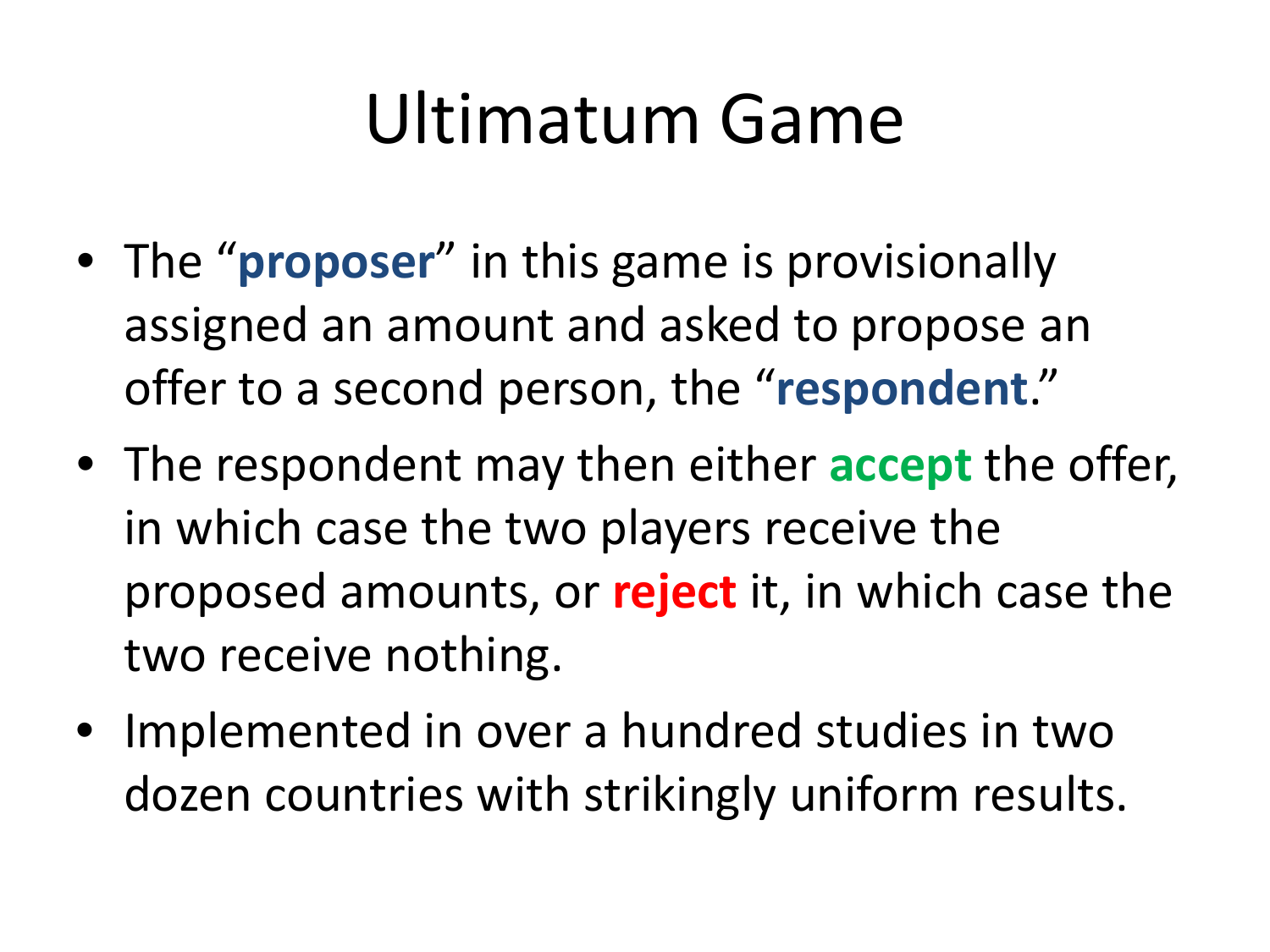## Ultimatum Game – Results

- In student populations, modal offers in the UG are almost always 50%, and mean offers are between 40% and 45%. Responders reject offers of 20% about half the time.
- Raising the stakes to quite high levels (e.g., three months' income) does not substantially alter the basic results (Camerer & Hogarth 1999; Cameron 1999; Hoffman et al. 1996a; List & Cherry 2000; Slonim & Roth 1998).
- In fact, at high stakes, proposers tend to offer a little more, and responders remain willing to reject offers that represent small fractions of the pie (e.g., 20%) even when the pie is large (e.g., \$400 in the United States; see List & Cherry 2000).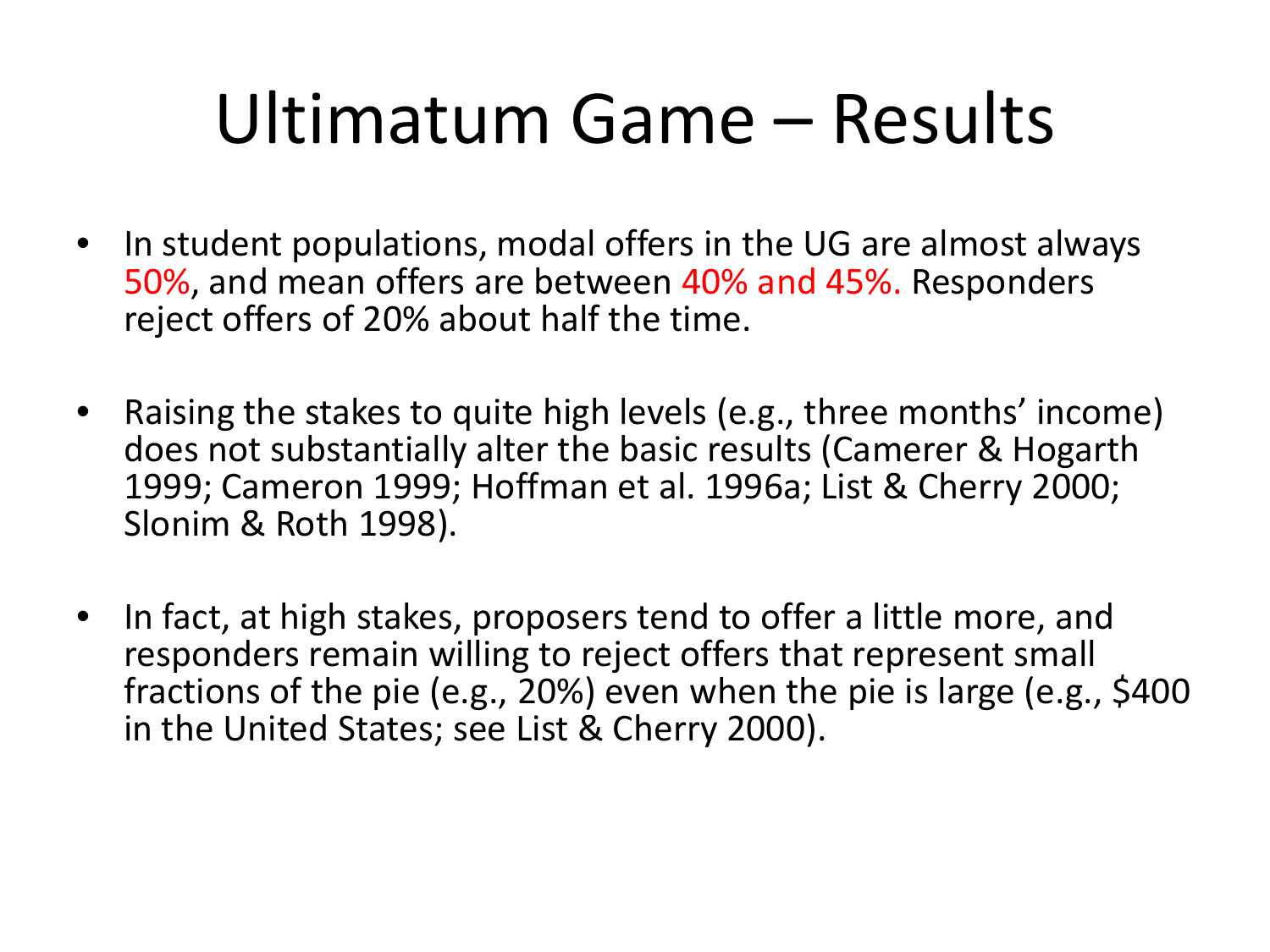### Ultimatum Game – Results

**Amounts Offered by Proposer** 

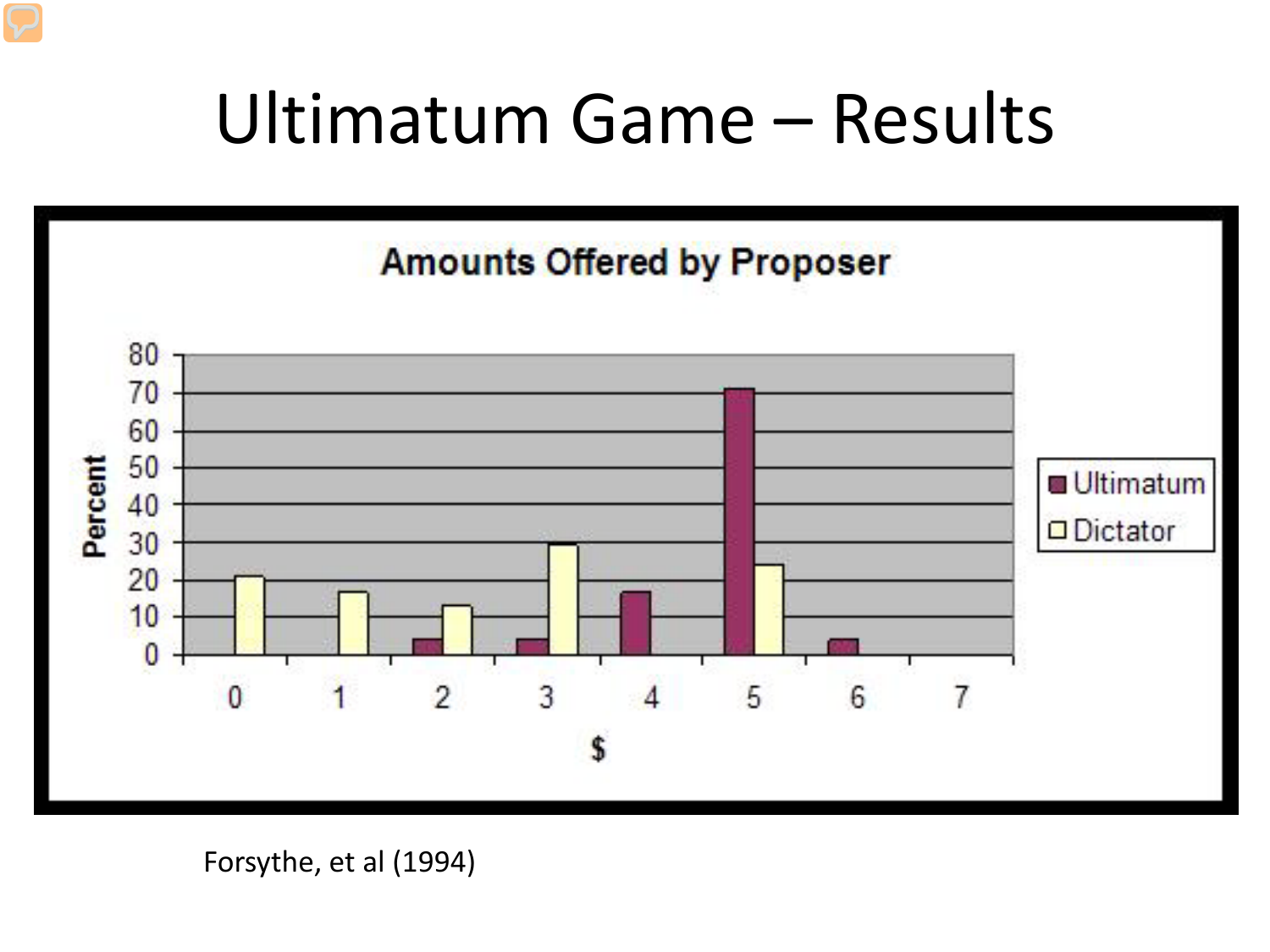# UG: A Large Cross-Cultural Study

- Henrich, et al ('05) Study behavior in Ultimatum, Dictator, and Public Goods Games.
- Twelve countries on four continents and New Guinea
- Subjects from fifteen small-scale societies exhibiting a wide variety of economic and cultural conditions.
- Three foraging societies, six that practice slash-and- burn horticulture, four nomadic herding groups and two sedentary, small-scale agricultural societies.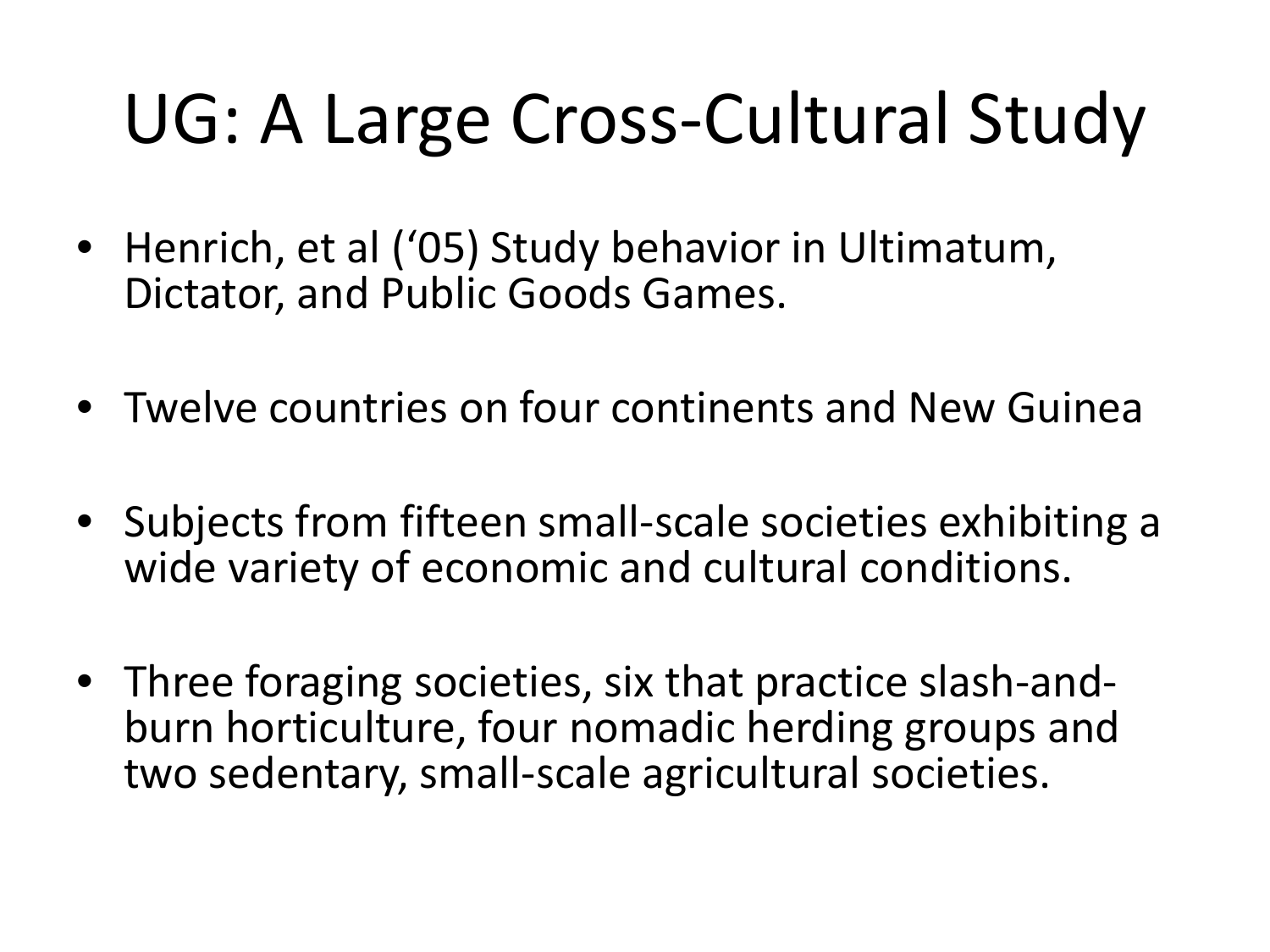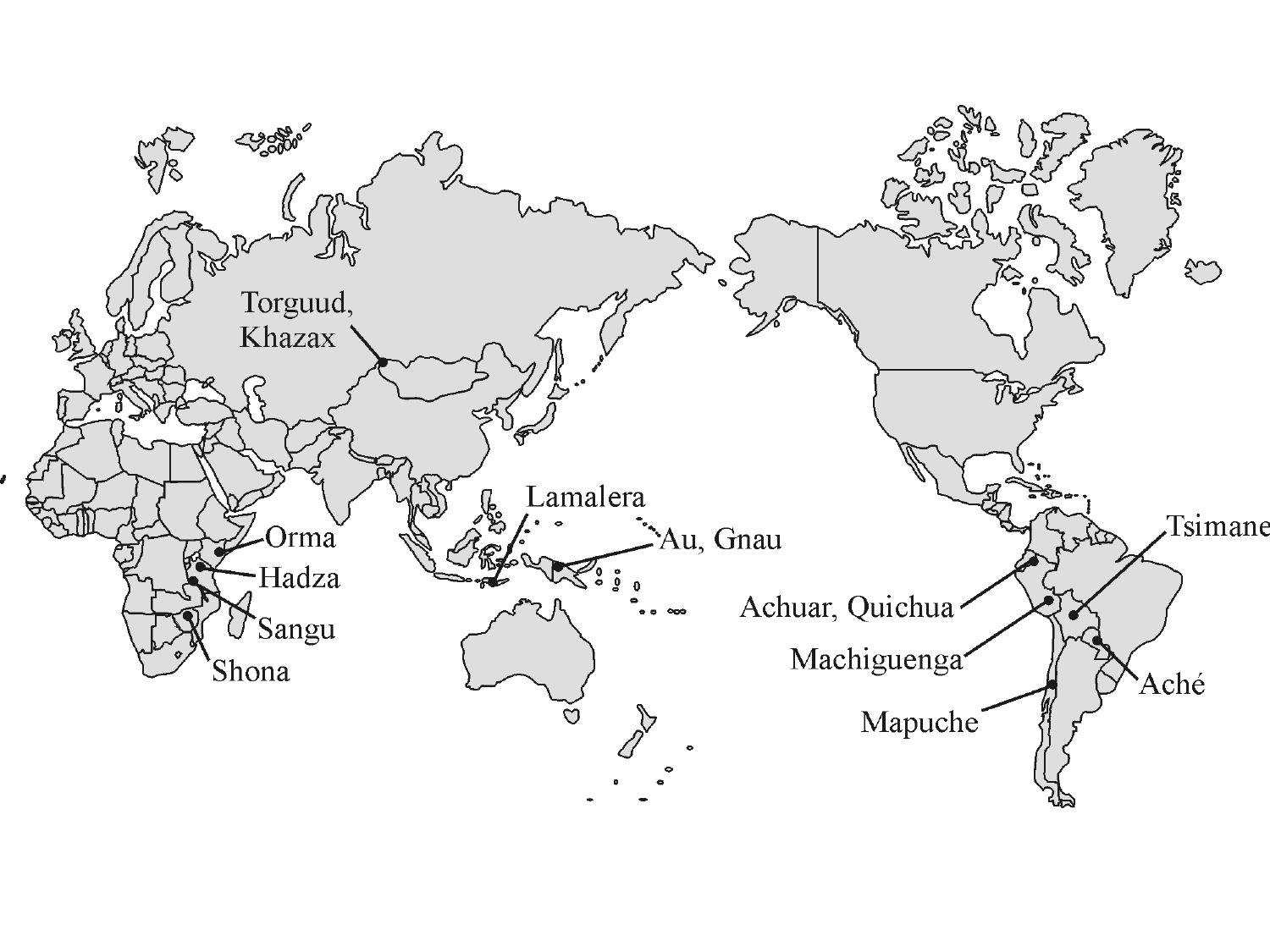#### Ultimatum Game: Distribution of Offers

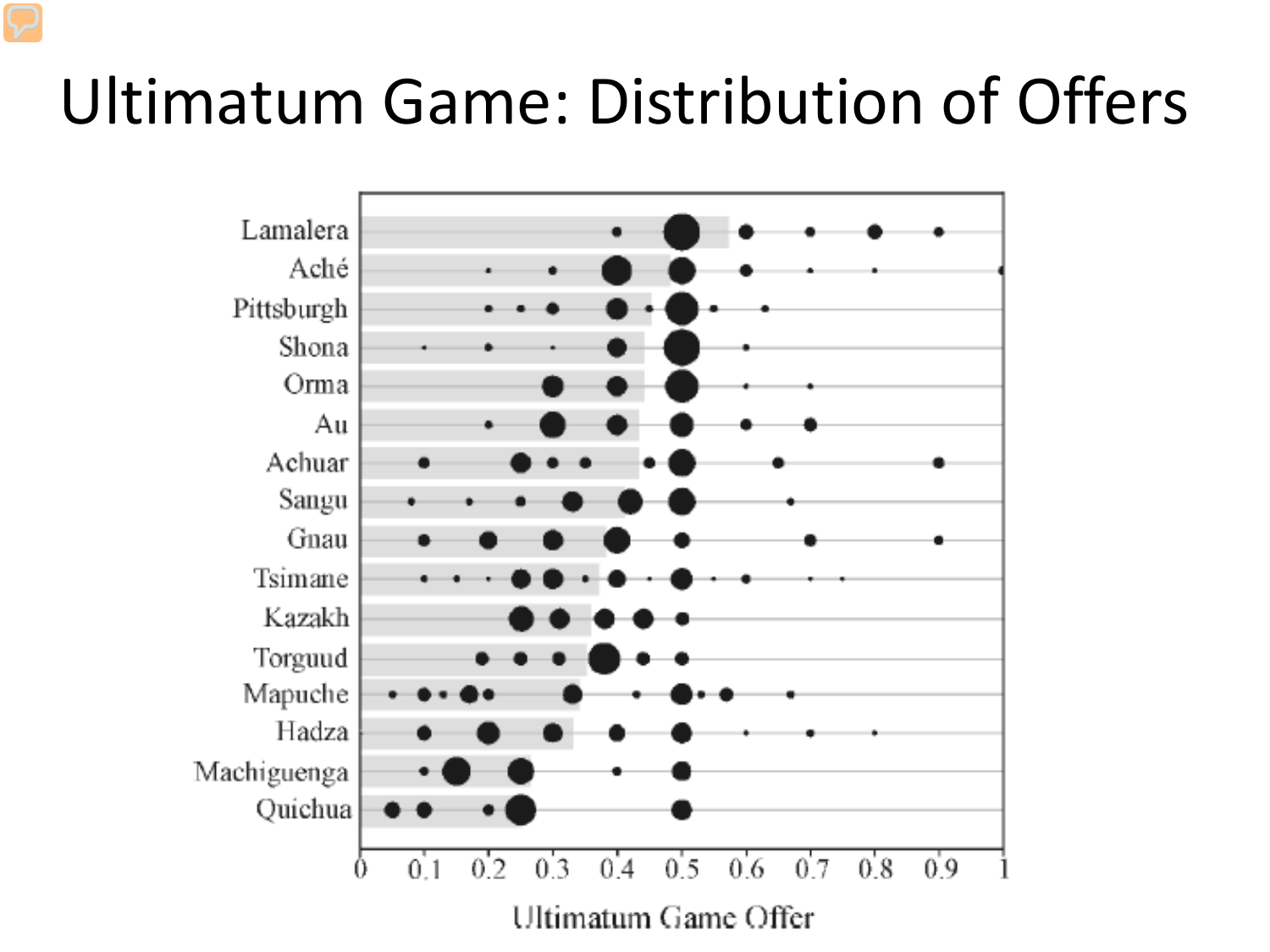|                       |                |                    |                    |                   | Low-<br>offer     |
|-----------------------|----------------|--------------------|--------------------|-------------------|-------------------|
|                       |                | Mean               |                    | Rejection         | rejection         |
| Group                 | Country        | offer <sup>a</sup> | Modes <sup>b</sup> | rate <sup>c</sup> | rate <sup>d</sup> |
| Machiguenga           | Peru           | 0.26               | 0.15/0.25          | 0.048             | 0.10              |
|                       |                |                    | (72)               | (1/21)            | (1/10)            |
| Hadza                 | Tanzania       | 0.40               | 0.50               | 0.19              | 0.80              |
| (big camp)            |                |                    | (28)               | (5/26)            | (4/5)             |
| Hadza                 | Tanzania       | 0.27               | 0.20               | 0.28              | 0.31              |
| (small<br>camp)       |                | (38)               | (8/29)             | (5/16)            |                   |
| Tsimané               | <b>Bolivia</b> | 0.37               | 0.5/0.3/0.25       | 0.00              | 0.00              |
|                       |                |                    | (65)               | (0/70)            | (0/5)             |
| Quichua               | Ecuador        | 0.27               | 0.25               | 0.15              | 0.50              |
|                       |                |                    | (47)               | (2/13)            | (1/2)             |
| Torguud               | Mongolia       | 0.35               | 0.25               | 0.05              | 0.00              |
|                       |                |                    | (30)               | (1/20)            | (0/1)             |
| Khazax                | Mongolia       | 0.36               | 0.25               |                   |                   |
| Mapuche               | Chile          | 0.34               | 0.50/0.33          | 0.067             | 0.2               |
|                       |                |                    | (46)               | (2/30)            | (2/10)            |
| Au                    | PNG            | 0.43               | 0.3                | 0.27              | 1.00              |
|                       |                |                    | (33)               | (8/30)            | (1/1)             |
| Gnau                  | PNG            | 0.38               | 0.4                | 0.4               | 0.50              |
|                       |                |                    | (32)               | (10/25)           | (3/6)             |
| Sangu                 | Tanzania       | 0.41               | 0.50               | 0.25              | 1.00              |
| farmers               |                |                    | (35)               | (5/20)            | (1/1)             |
| Sangu                 | Tanzania       | 0.42               | 0.50               | 0.05              | 1.00              |
| herders               |                |                    | (40)               | (1/20)            | (1/1)             |
| Unresettled           | Zimbabwe       | 0.41               | 0.50               | 0.1               | 0.33              |
| villagers             |                |                    | (56)               | (3/31)            | (2/5)             |
| Resettled             | Zimbabwe       | 0.45               | 0.50               | 0.07              | 0.57              |
| villagers             |                |                    | (70)               | (12/86)           | (4/7)             |
| Achuar                | Ecuador        | 0.42               | 0.50               | 0.00              | 0.00              |
|                       |                |                    | (36)               | (0/16)            | (0/1)             |
| Orma                  | Kenya          | 0.44               | 0.50               | 0.04              | 0.00              |
|                       |                |                    | (54)               | (2/56)            | (0/0)             |
| Aché                  | Paraguay       | 0.51               | 0.50/0.40          | 0.00              | 0.00              |
|                       |                |                    | (75)               | (0/51)            | (0/8)             |
| Lamelara <sup>e</sup> | Indonesia      | 0.58               | 0.50               | 0.00              | 0.00              |
|                       |                |                    | (63)               | (3/8)             | (4/20)            |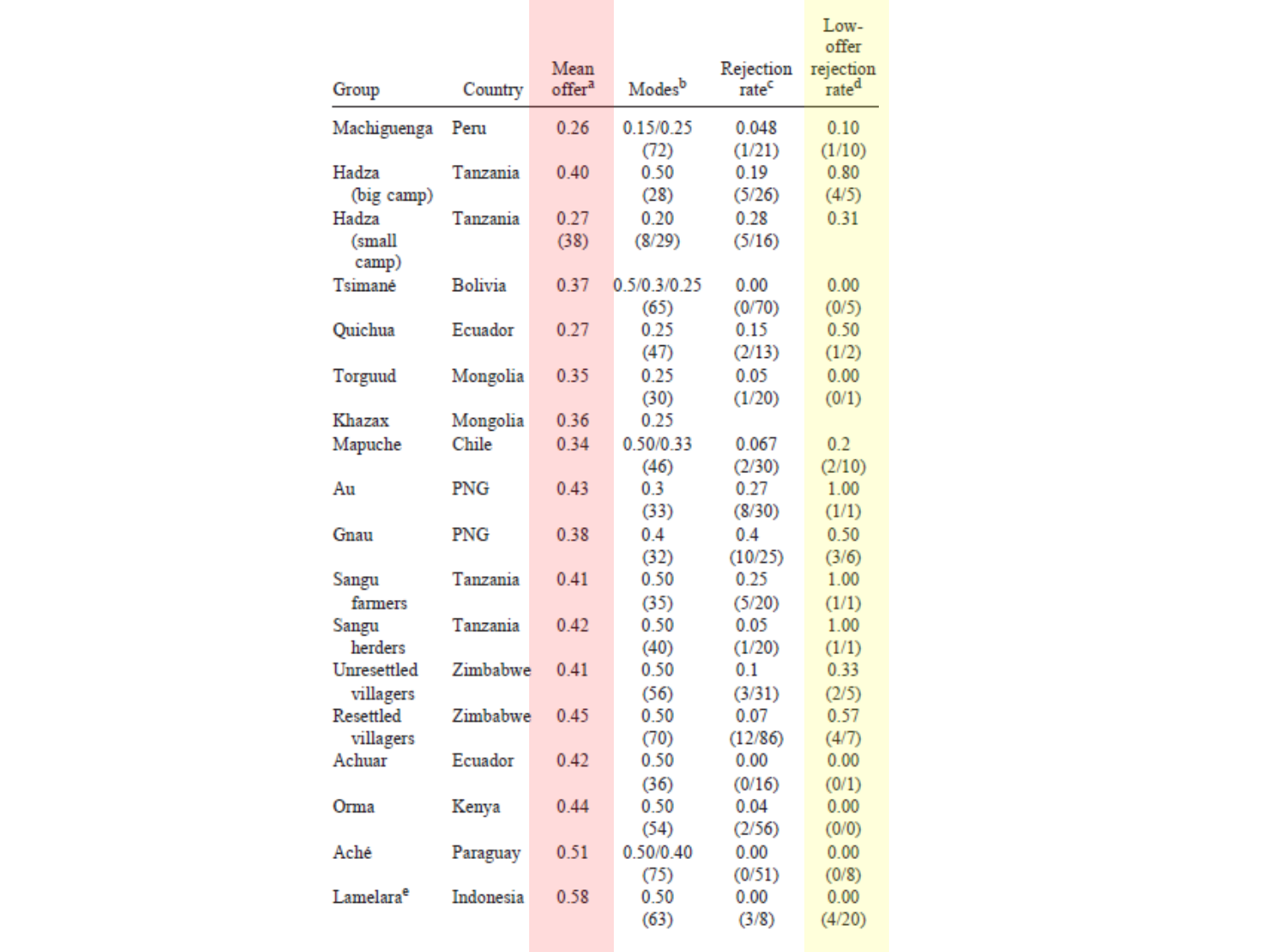|                       |                | Mean               |                    | Rejection         | Low-<br>offer<br>rejection |
|-----------------------|----------------|--------------------|--------------------|-------------------|----------------------------|
| Group                 | Country        | offer <sup>a</sup> | Modes <sup>b</sup> | rate <sup>c</sup> | rate <sup>d</sup>          |
| Machiguenga           | Peru           | 0.26               | 0.15/0.25          | 0.048             | 0.10                       |
|                       |                |                    | (72)               | (1/21)            | (1/10)                     |
| Hadza                 | Tanzania       | 0.40               | 0.50               | 0.19              | 0.80                       |
| (big camp)            |                |                    | (28)               | (5/26)            | (4/5)                      |
| Hadza                 | Tanzania       | 0.27               | 0.20               | 0.28              | 0.31                       |
| (small<br>camp)       |                | (38)               | (8/29)             | (5/16)            |                            |
| Tsimané               | <b>Bolivia</b> | 0.37               | 0.5/0.3/0.25       | 0.00              | 0.00                       |
|                       |                |                    | (65)               | (0/70)            | (0/5)                      |
| Quichua               | Ecuador        | 0.27               | 0.25               | 0.15              | 0.50                       |
|                       |                |                    | (47)               | (2/13)            | (1/2)                      |
| Torguud               | Mongolia       | 0.35               | 0.25               | 0.05              | 0.00                       |
|                       |                |                    | (30)               | (1/20)            | (0/1)                      |
| Khazax                | Mongolia       | 0.36               | 0.25               |                   |                            |
| Mapuche               | Chile          | 0.34               | 0.50/0.33          | 0.067             | 0.2                        |
|                       |                |                    | (46)               | (2/30)            | (2/10)                     |
| Au                    | PNG            | 0.43               | 0.3                | 0.27              | 1.00                       |
|                       | <b>PNG</b>     | 0.38               | (33)<br>0.4        | (8/30)<br>0.4     | (1/1)<br>0.50              |
| Gnau                  |                |                    | (32)               | (10/25)           | (3/6)                      |
| Sangu                 | Tanzania       | 0.41               | 0.50               | 0.25              | 1.00                       |
| farmers               |                |                    | (35)               | (5/20)            | (1/1)                      |
| Sangu                 | Tanzania       | 0.42               | 0.50               | 0.05              | 1.00                       |
| herders               |                |                    | (40)               | (1/20)            | (1/1)                      |
| Unresettled           | Zimbabwe       | 0.41               | 0.50               | 0.1               | 0.33                       |
| villagers             |                |                    | (56)               | (3/31)            | (2/5)                      |
| Resettled             | Zimbabwe       | 0.45               | 0.50               | 0.07              | 0.57                       |
| villagers             |                |                    | (70)               | (12/86)           | (4/7)                      |
| Achuar                | Ecuador        | 0.42               | 0.50               | 0.00              | 0.00                       |
|                       |                |                    | (36)               | (0/16)            | (0/1)                      |
| Orma                  | Kenya          | 0.44               | 0.50               | 0.04              | 0.00                       |
|                       |                |                    | (54)               | (2/56)            | (0/0)                      |
| Aché                  | Paraguay       | 0.51               | 0.50/0.40          | 0.00              | 0.00                       |
|                       |                |                    | (75)               | (0/51)            | (0/8)                      |
| Lamelara <sup>e</sup> | Indonesia      | 0.58               | 0.50               | 0.00              | 0.00                       |
|                       |                |                    | (63)               | (3/8)             | (4/20)                     |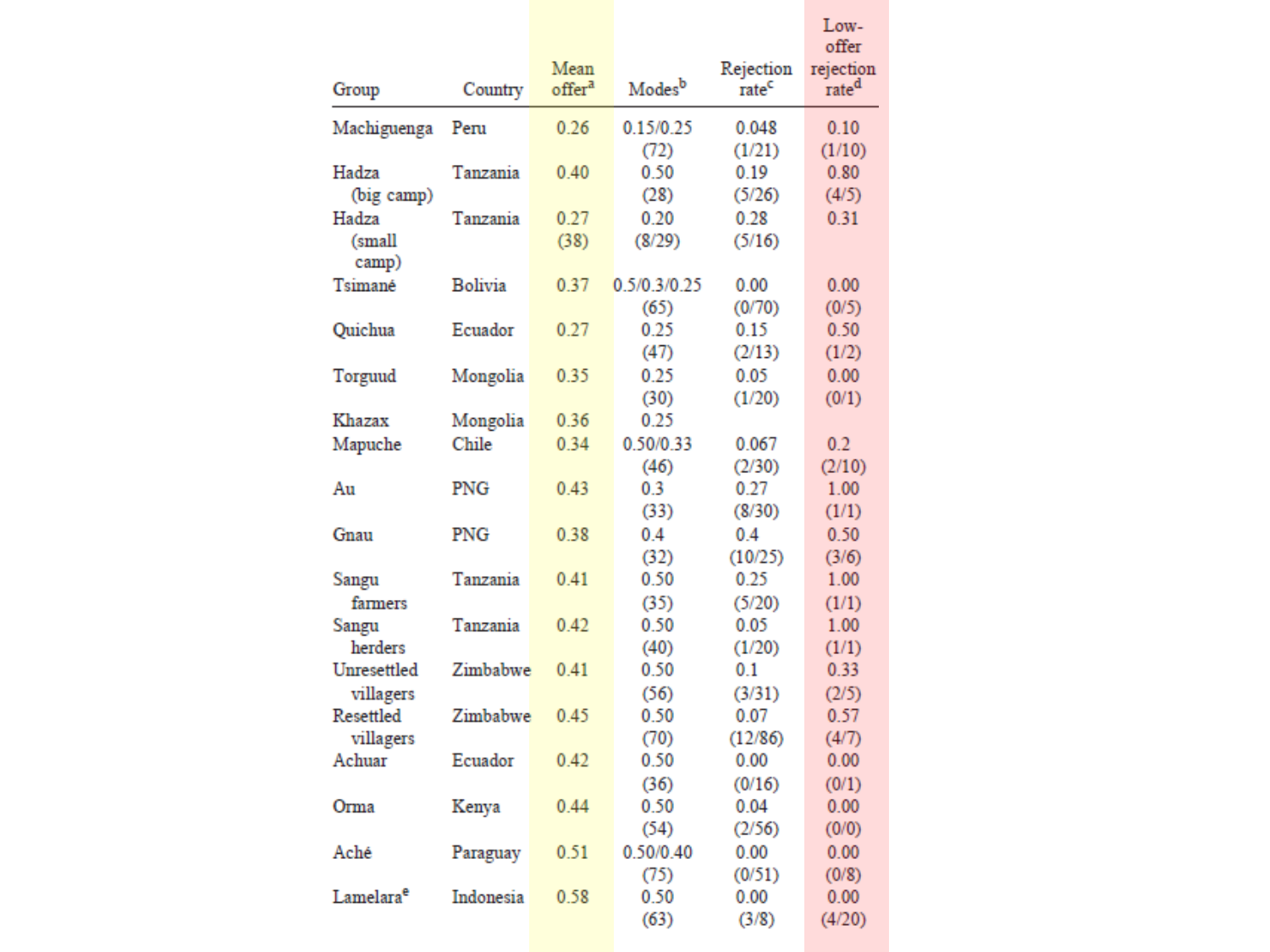### Dictator

• Similar to the UG, but responders do not have the option to reject; rather, they simply receive whatever the proposer (dictator) decides.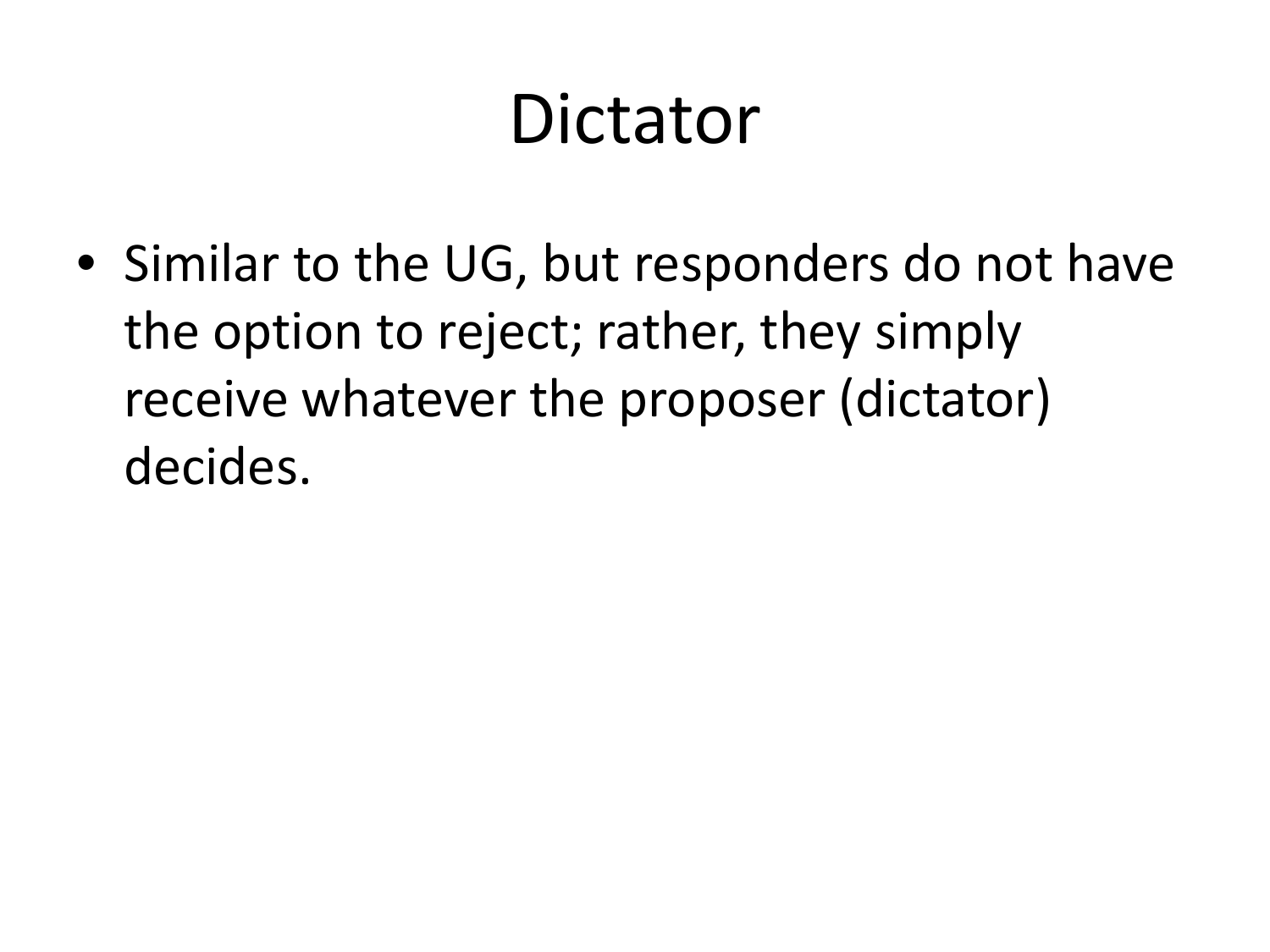### Dictator

• Similar to the UG, but responders do not have the option to reject; rather, they simply receive whatever the proposer (dictator) decides.

• Offers are on average between 20-30%, while offers of 0 (63%) and .5 are most common (Camerer, 2003).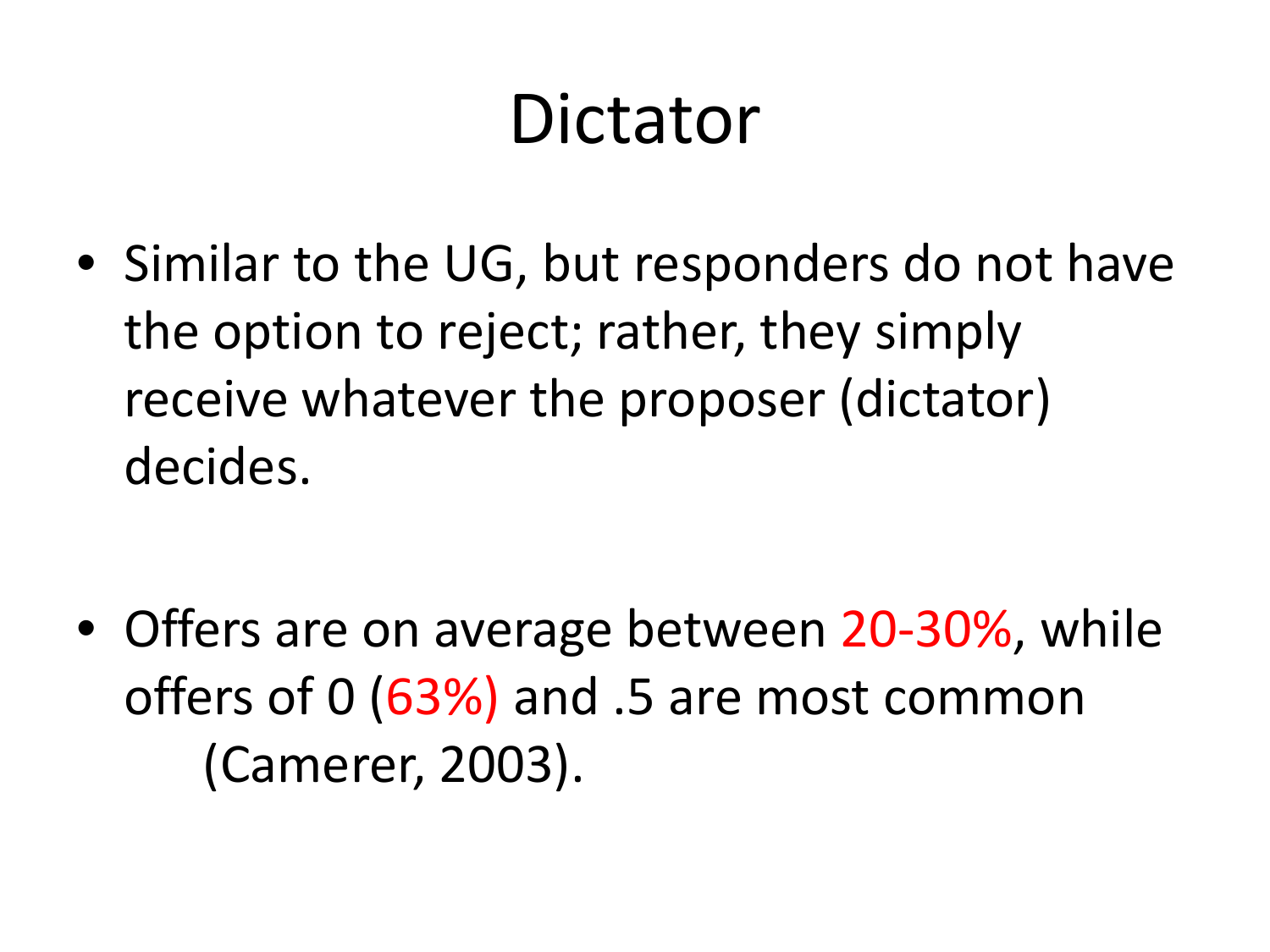### Dictator: Red Cross

• Eckel and Grossman (1996) perform experiments where "charitable organizations" (such as The American Red Cross) are the intended recipient instead of an anonymous player.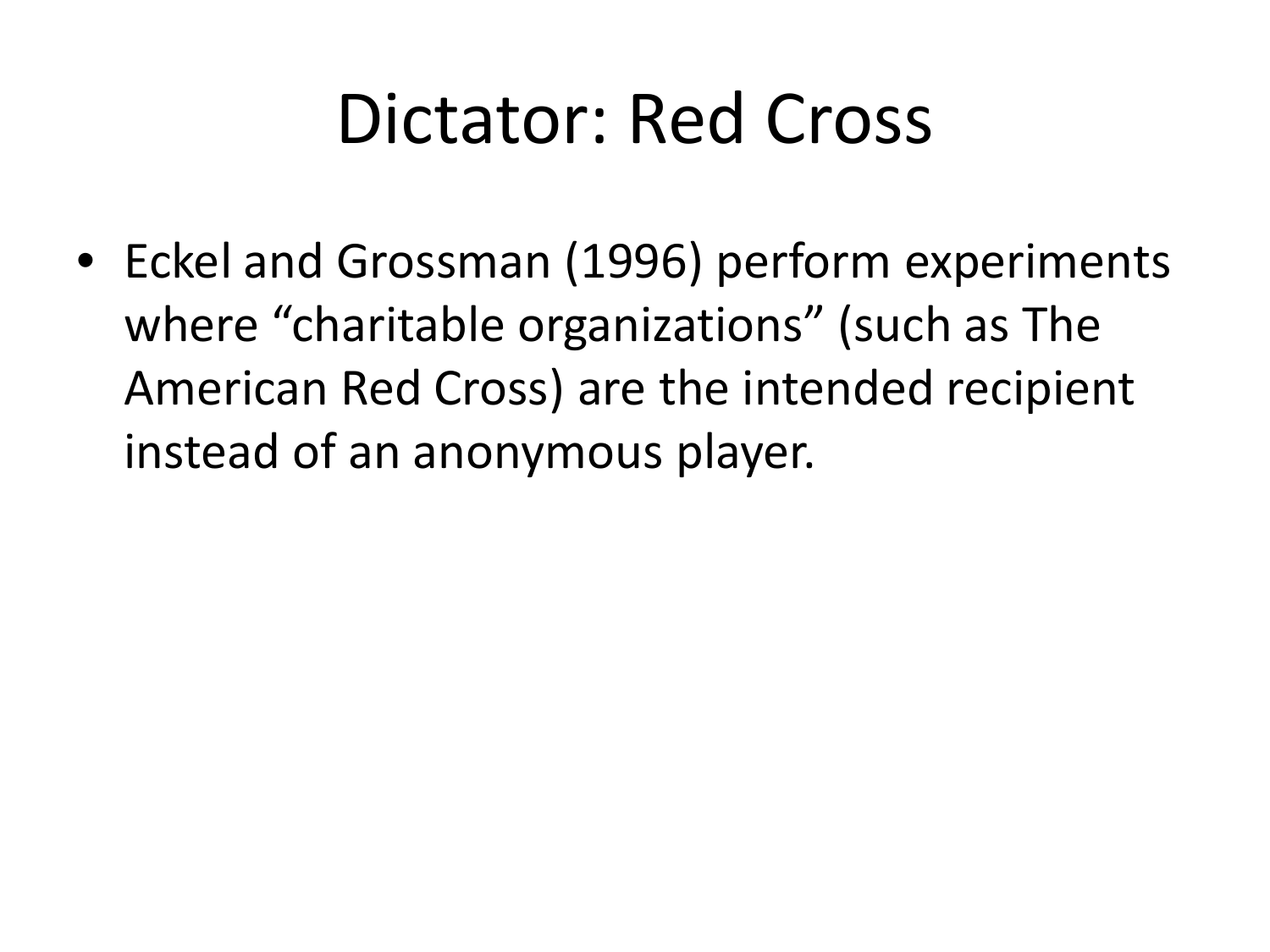### Dictator: Red Cross

- Eckel and Grossman (1996) perform experiments where "charitable organizations" (such as The American Red Cross) are the intended recipient instead of an anonymous player.
- When dictators know the recipient is the Red Cross, rather than a fellow student, the average allocation doubles, and were much less likely to take the entire pie for themselves (27.1%) versus the anonymous treatment (62.5%).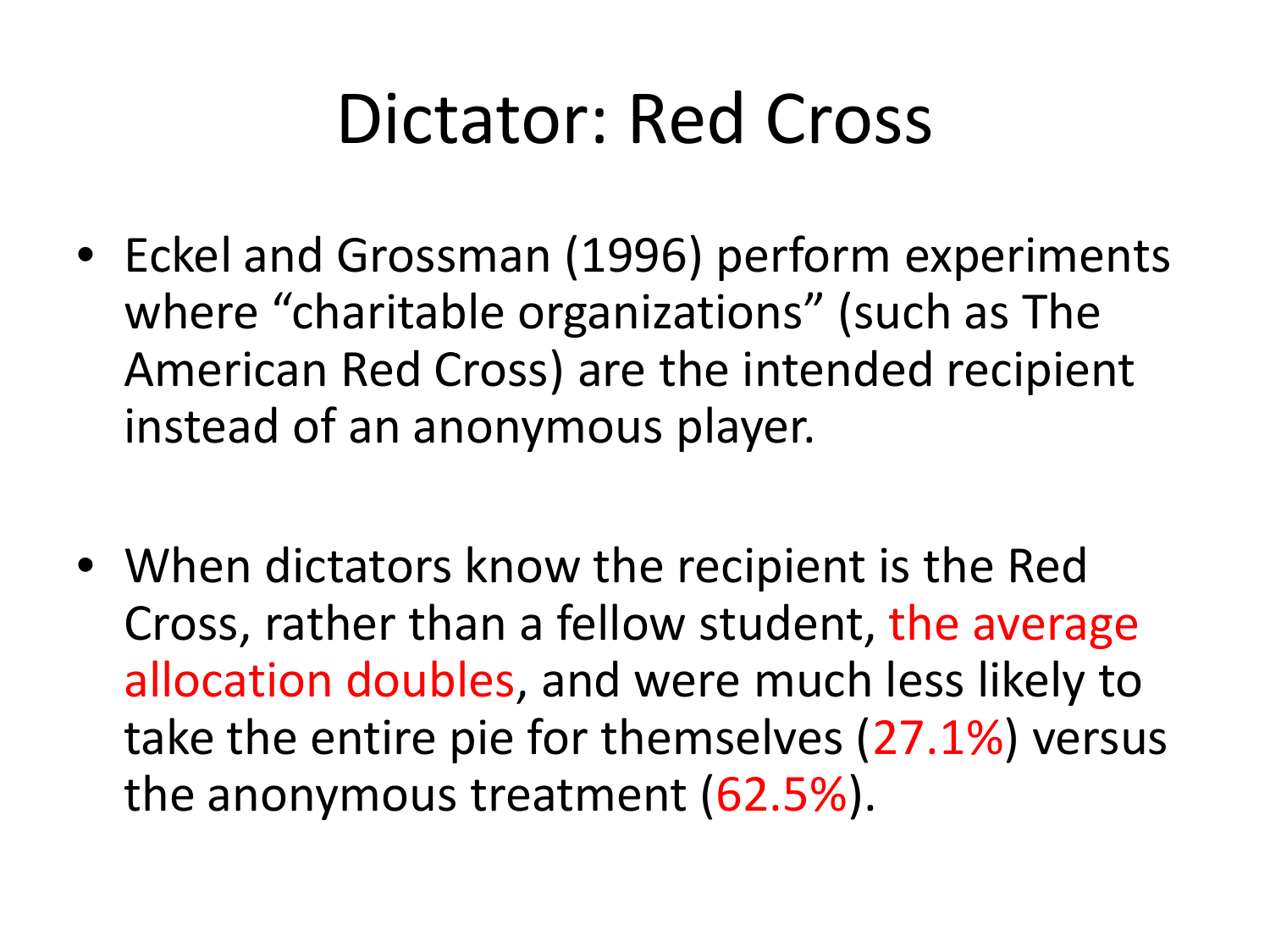## Public Goods Game

- Each of four anonymous subjects is initially given 20 tokens, and each is told he can place any number of these tokens in a public account.
- The tokens in the account are multiplied by 1.6 and the result divided evenly among the four.
- At the end of the experiment, the tokens are exchanged for real money.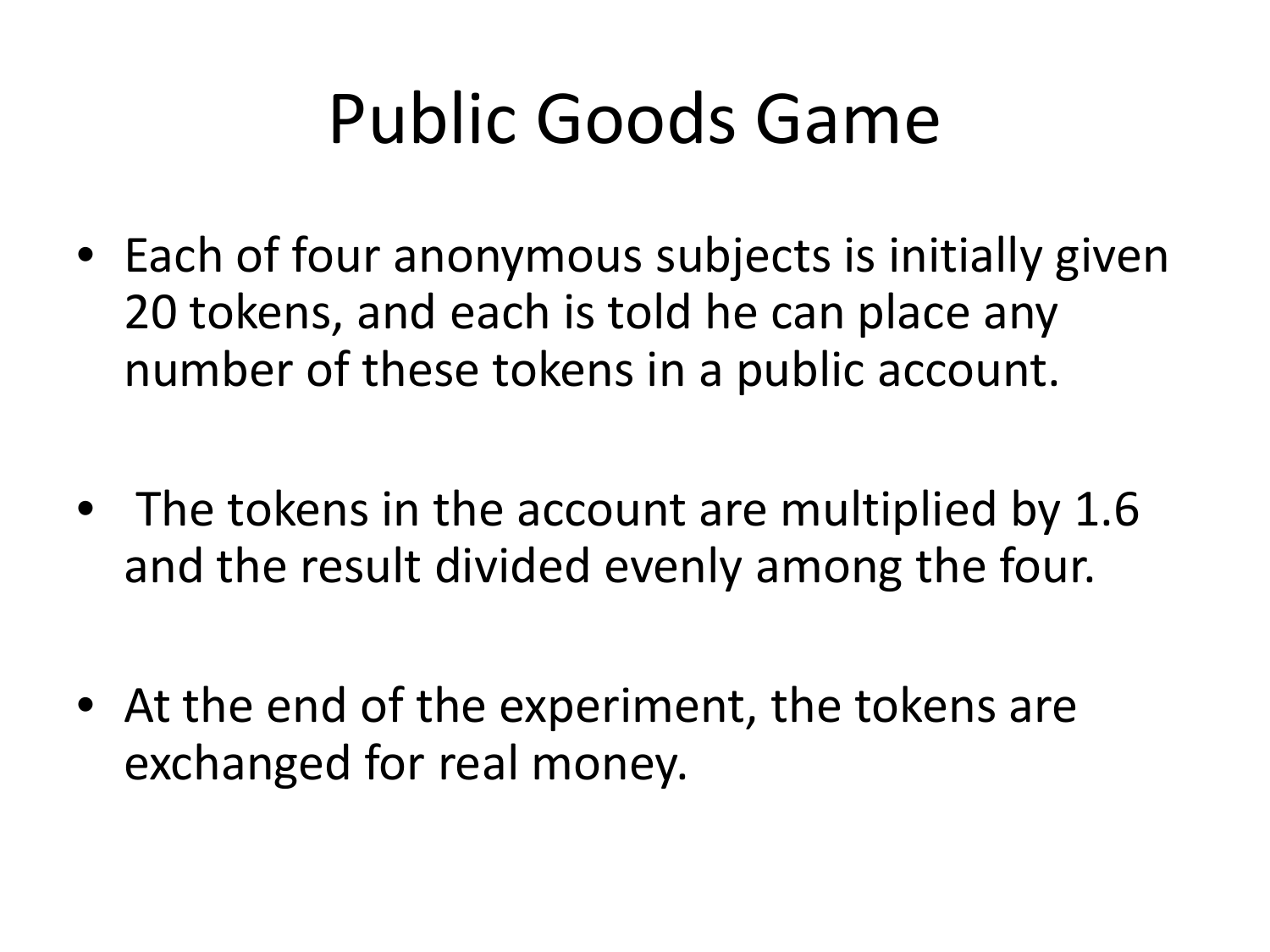# Public Goods Game (Single Shot)

- Each of four anonymous subjects is initially given 20 tokens, and each is told he can place any number of these tokens in a public account.
- The tokens in the account are multiplied by 1.6 and the result divided evenly among the four.
- At the end of the experiment, the tokens are exchanged for real money.
- Students contribute a mean amount between 40% and 60% (Henrich & Smith 2004; Ledyard 1995; Sally 1995).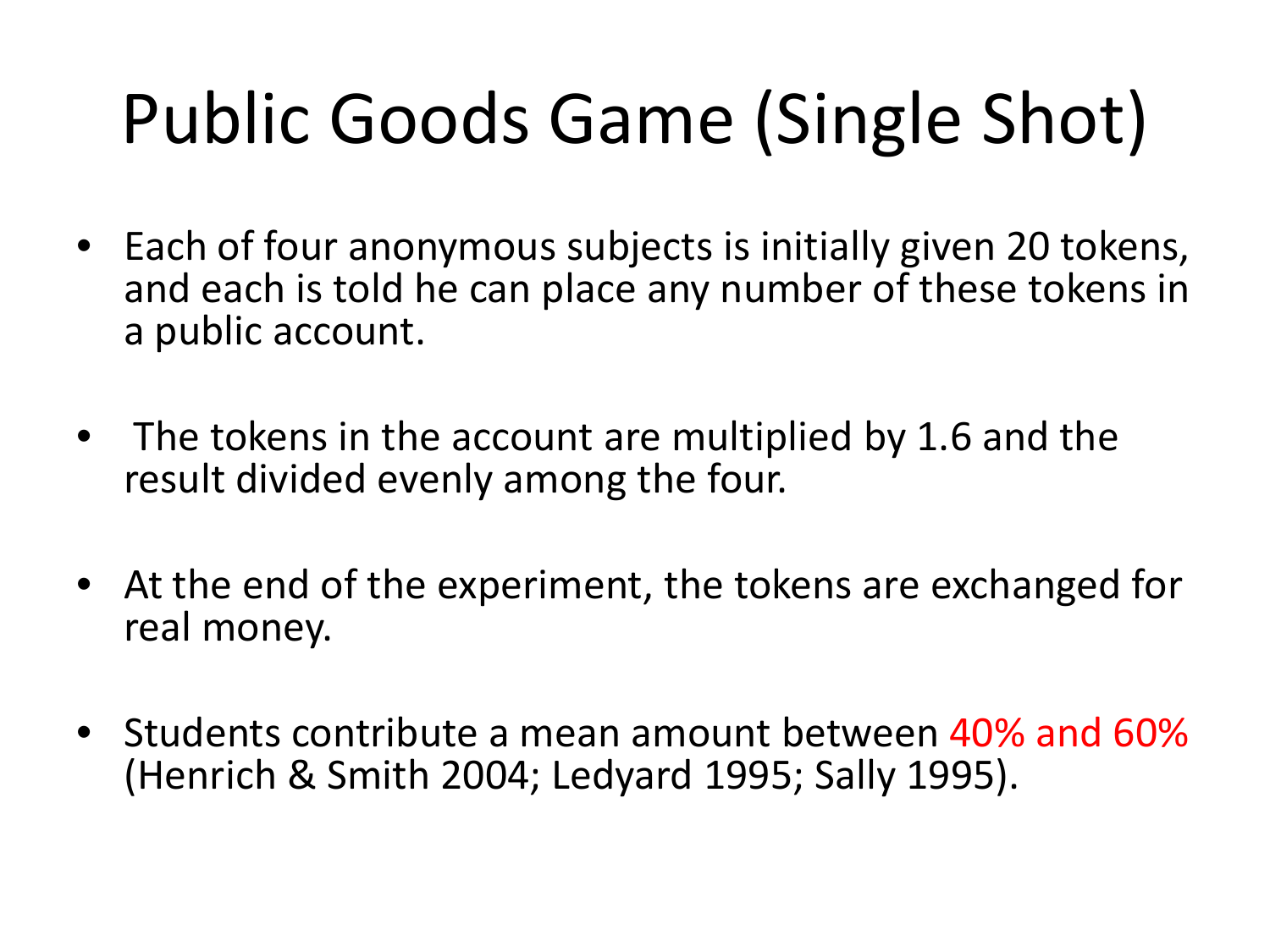# Public Goods Game (Repeated)

- 10 rounds.
- Subjects witness outcome after each round
- Subjects who contributed more than average in one round contribute less in the following round
	- Perhaps showing their disapproval of the unfairness of their fellow players.
	- Indeed, a single selfish individual in the group can lead contributions to spiral down to almost zero.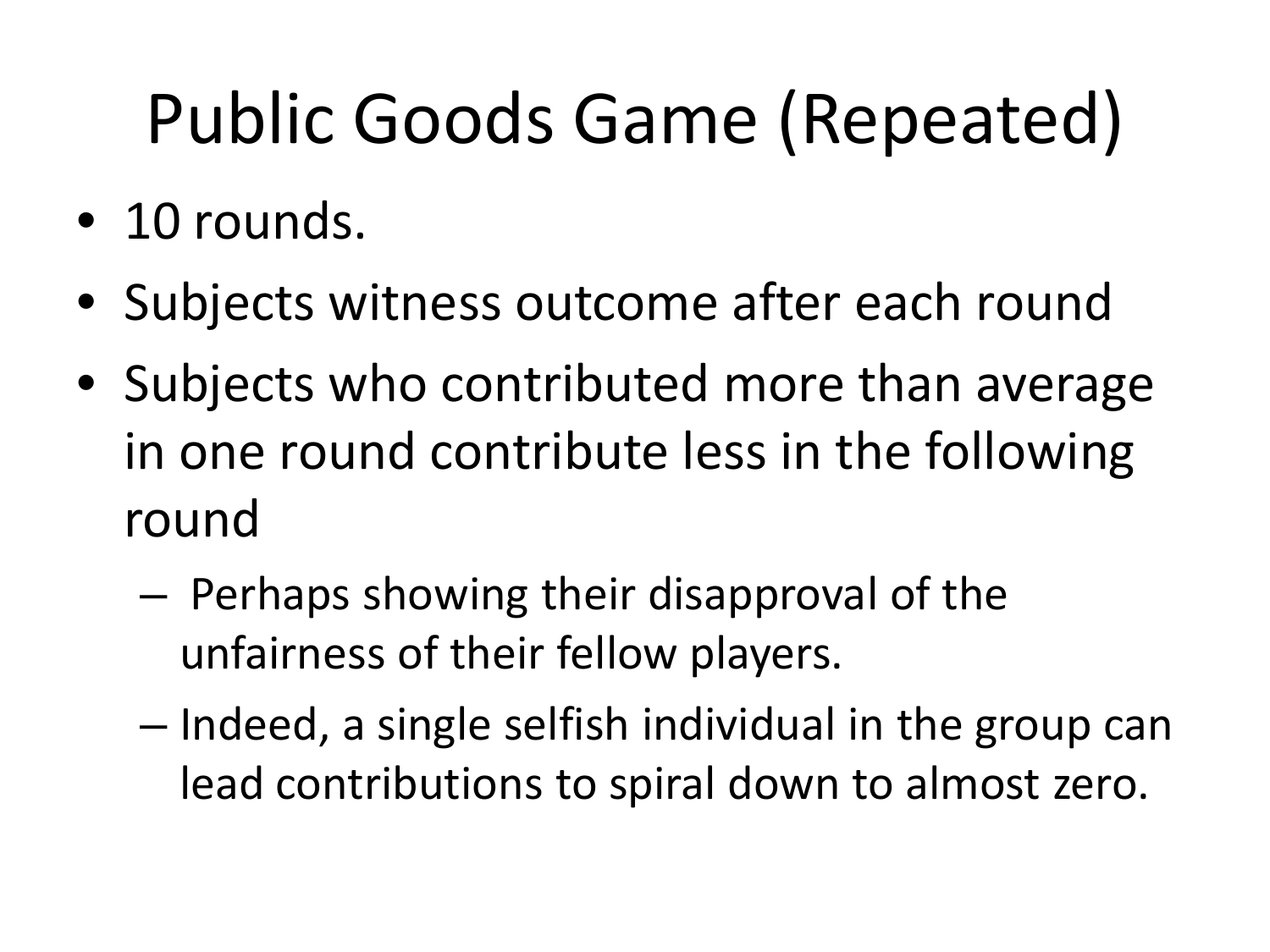#### Public Goods Game (Repeated)

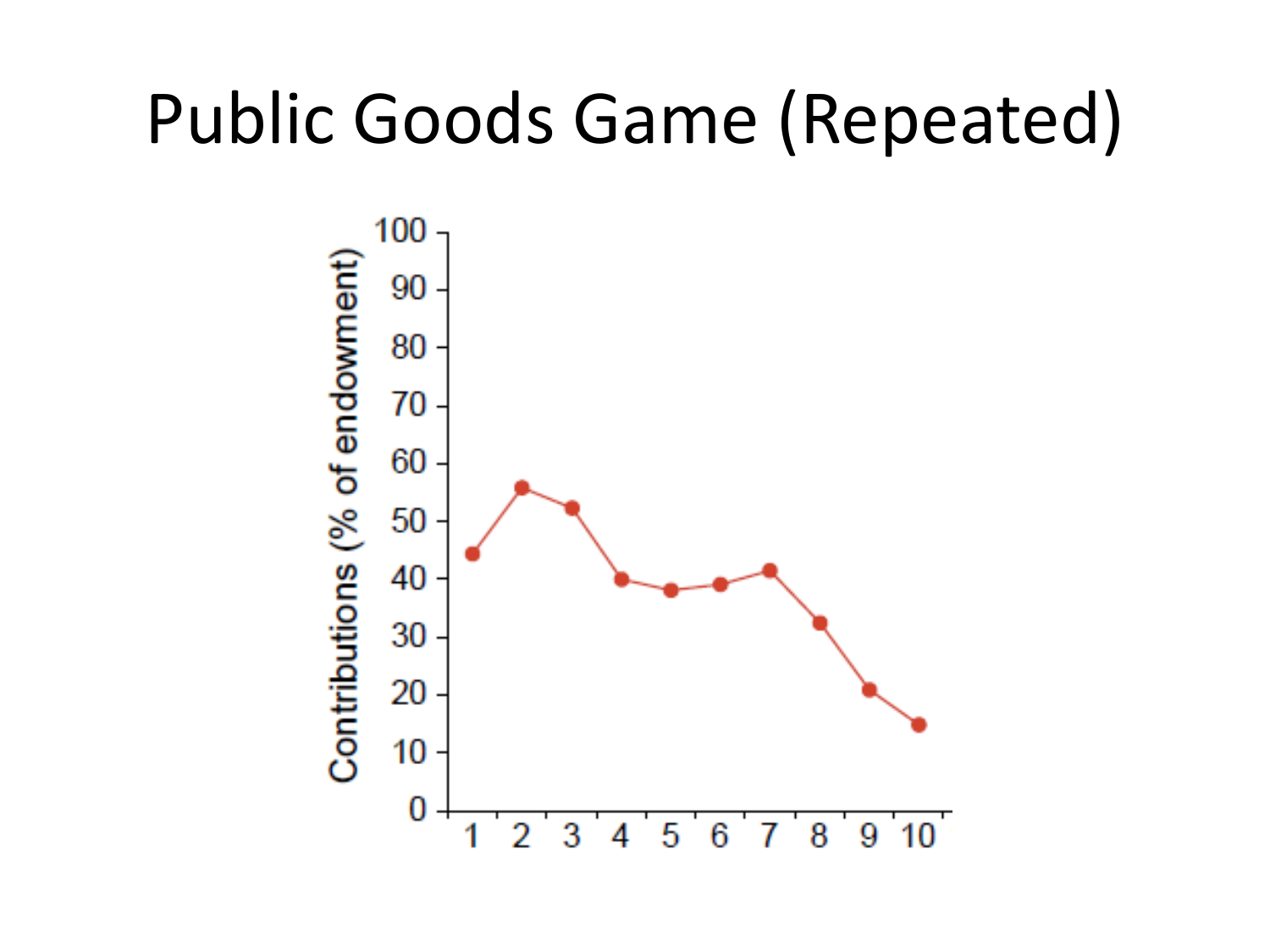## Strong Reciprocity

• A predisposition to cooperate with others, and to punish (at personal cost, if necessary) those who violate the norms of cooperation, even when it is implausible to expect that these costs will be recovered at a later date.

• So what if individuals could punish?